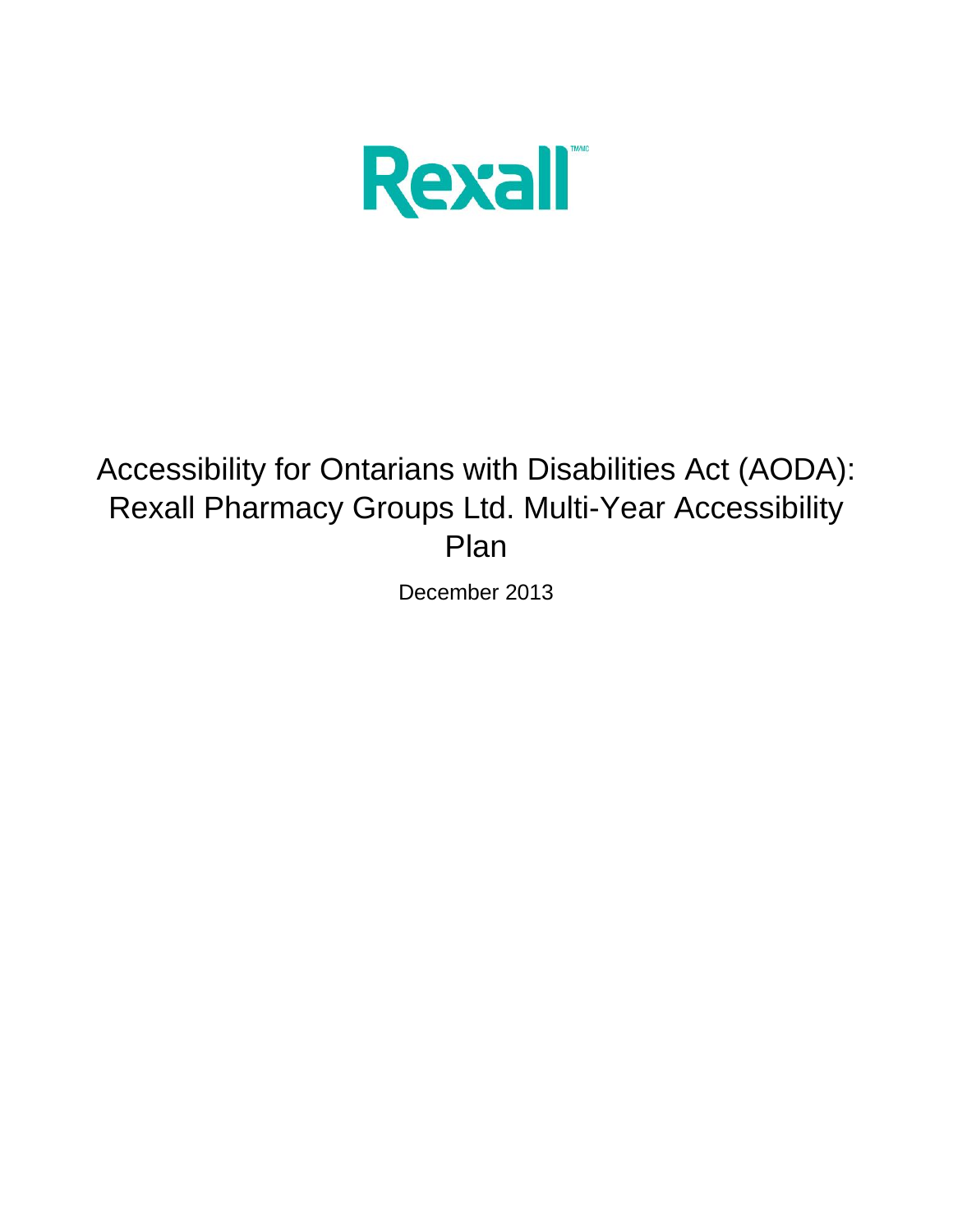## **TABLE OF CONTENTS**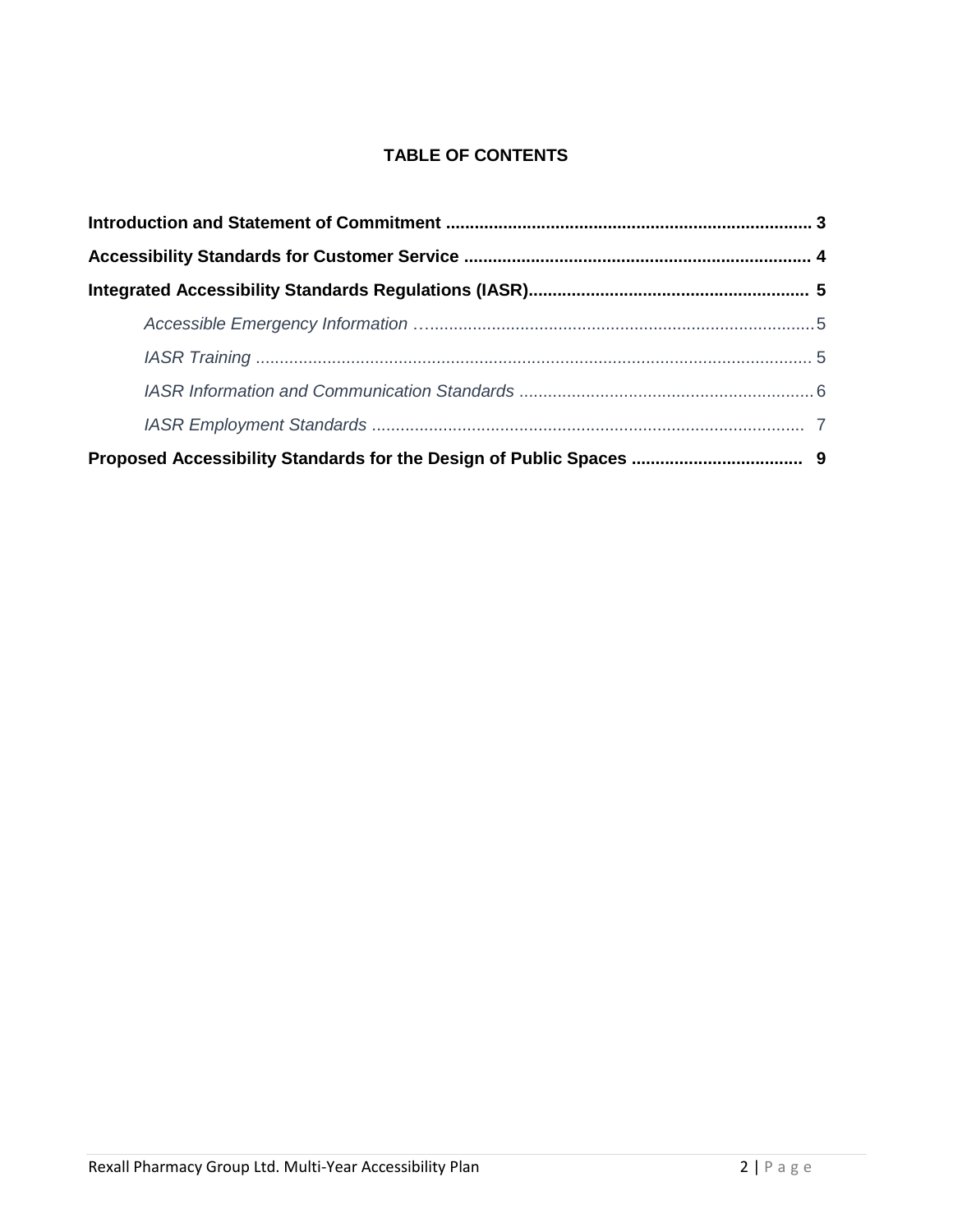## **INTRODUCTION AND STATEMENT OF COMMITMENT**

In 2005, the government of Ontario passed the Accessibility for Ontarians with Disabilities Act ("AODA"). It is the goal of the Ontario government to make the province accessible by 2025. The Integrated Accessibility Standards Regulations ("IASR") under the AODA requires that effective January 1, 2014, Rexall Pharmacy Group Ltd. ("RPGL") establish, implement, maintain and document a multi-year accessibility plan which outlines RPGL's strategy to prevent and remove barriers for persons with disabilities and to meet its requirements under the IASR.

Under AODA, the following accessibility standards set certain requirements that are applicable to RPGL:

- Customer Service;
- Accessible Emergency Information;
- Training;
- Information and Communications;
- Employment; and
- Proposed Accessibility Standards for the Design of Public Spaces

The multi-year plan outlines RPGL's strategy to prevent and remove barriers to accessibility and addresses the current and future requirements of AODA. In addition, this plan allows RPGL to fulfill its commitments as outlined in the RPGL- Accessibility Standards for Customer Service Policy.

In accordance with the requirements set out in the IASR, RPGL will:

- Establish, review and update this plan in consultation with persons with disabilities;
- Post the plan on its website (Rexall.ca);
- Report, as required, on its website (Rexall.ca) on the progress of the implementation of this plan;
- Provide this plan in an accessible format, upon request; and
- Review and update the plan at least once every five years.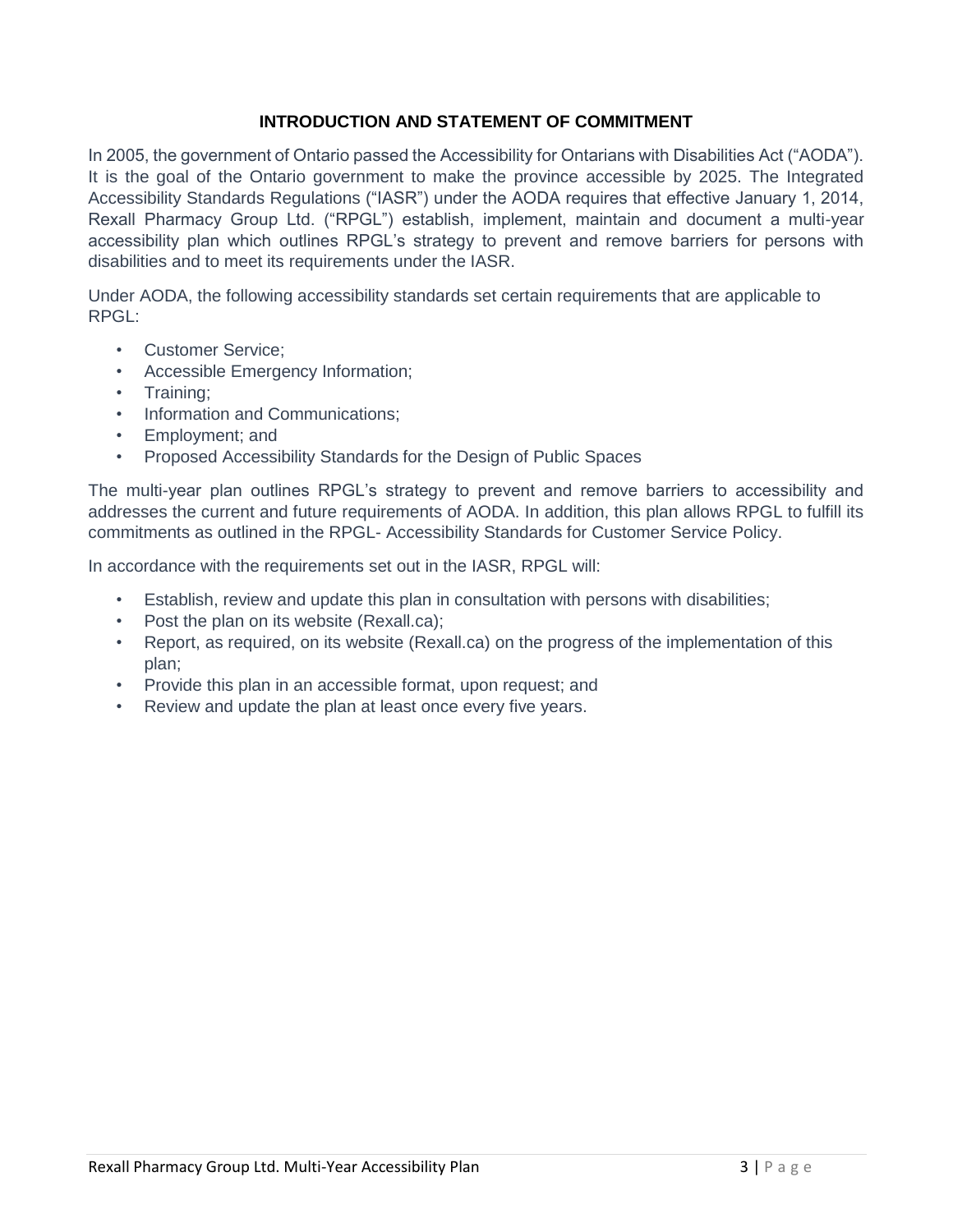## **ACCESSIBILITY STANDARDS FOR CUSTOMER SERVICE**

#### **Commitment:**

Since 2013, RPGL has been in compliance with the Accessible Customer Service Regulation under the AODA, and will continue to comply with the regulation until all required obligations have been fulfilled. RPGL is committed to excellence in serving all customers, including persons with disabilities, and it will carry out its functions in a manner which delivers an accessible customer service experience. RPGL is committed to treating all people in a way that allows them to maintain their dignity and independence. We are committed to meeting the needs of people with disabilities in a timely manner, and will do so by preventing and removing barriers to accessibility and meeting accessibility requirements under AODA.

#### **Action Taken:**

The following measures have been implemented by RPGL:

- Ensured that all employees who, on behalf of RPGL, deal with the public, and all those involved in the development and approval of customer service policies, practices and procedures, are trained to communicate and provide the best possible customer service to all customers, including persons with disabilities.
- Ensured that staff are trained and familiar with various assistive devices that may be used by customers with disabilities who are accessing RPGL for goods or services.
- Ensured completion of accessibility training is tracked and recorded.
- Ensured that customers accompanied by a guide dog or support person are accommodated.
- Welcome feedback from persons with disabilities through multiple communication channels.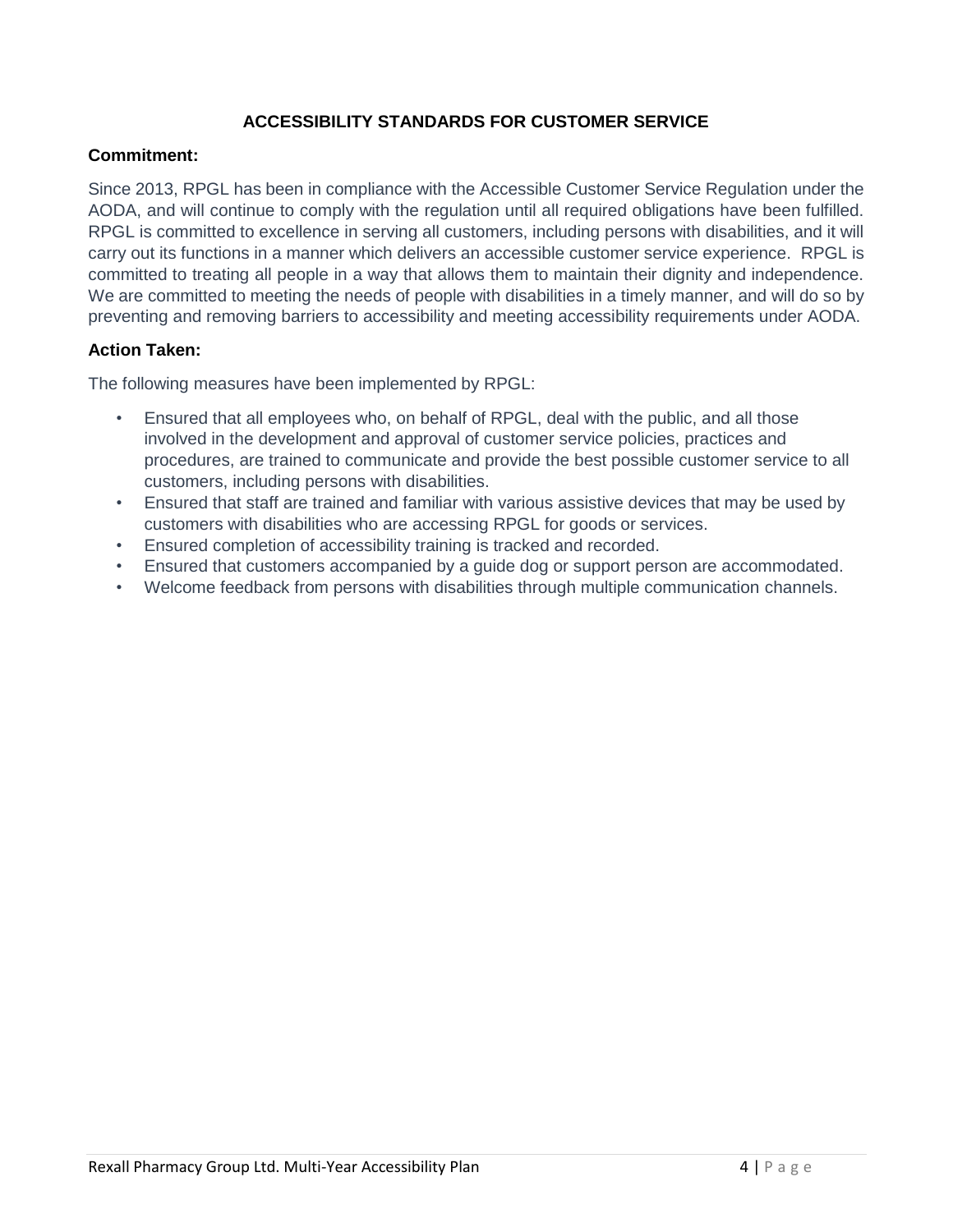## **INTEGRATED ACCESSIBILITY STANDARDS REGULATIONS (IASR)**

#### **ACCESSIBLE EMERGENCY INFORMATION**

#### **Commitment:**

RPGL is committed to providing its customers with publicly available emergency information in an accessible way upon request. We will also provide employees with disabilities individualized emergency response information when necessary.

#### **Action Taken**:

The following measures have been implemented by RPGL:

- Individualized workplace emergency response information procedures have been developed for employees with disclosed disabilities, as required.
- Workplace Emergency Response Information forms have been prepared for employees who have disclosed a disability and/or who are being accommodated according to their disability.
- Where required, RPGL provides assistance to specific disabled employees, with the employee's prior consent, to help them evacuate the workplace in case of an emergency. These plans for providing assistance have been set out in individualized emergency plans for said employees.
- On an ongoing and regular basis, and as per the applicable terms of the IASR, RPGL will review and assess general workplace emergency response procedures and individualized emergency plans to ensure accessibility issues are addressed.

#### **IASR TRAINING**

#### **Commitment:**

RPGL is committed to providing appropriate training to its employees on the requirements of the IASR and on the Ontario Human Rights Code as it relates to persons with disabilities. Training will be provided in a way that best suits the duties of employees.

## **Planned Action:**

In accordance with IASR, RPGL will take the following steps to ensure that employees are provided with the training needed to meet Ontario's accessibility laws by **January 1, 2015**:

- Through our Learning department, ensure that our current online training modules are inclusive of components of the Human Rights Code as they relate to people with disabilities.
- Implement a training plan that involves all RPGL employees in the province of Ontario completing the online module by January 1, 2015.
- Provide training to existing employees on an ongoing basis to reflect any changes in accessibility laws that pertain to providing goods or services to the public.
- Mandate online training on accessibility laws for new hires beginning January 1, 2015.
- Keep records of training provided, including dates as well as number of employees trained.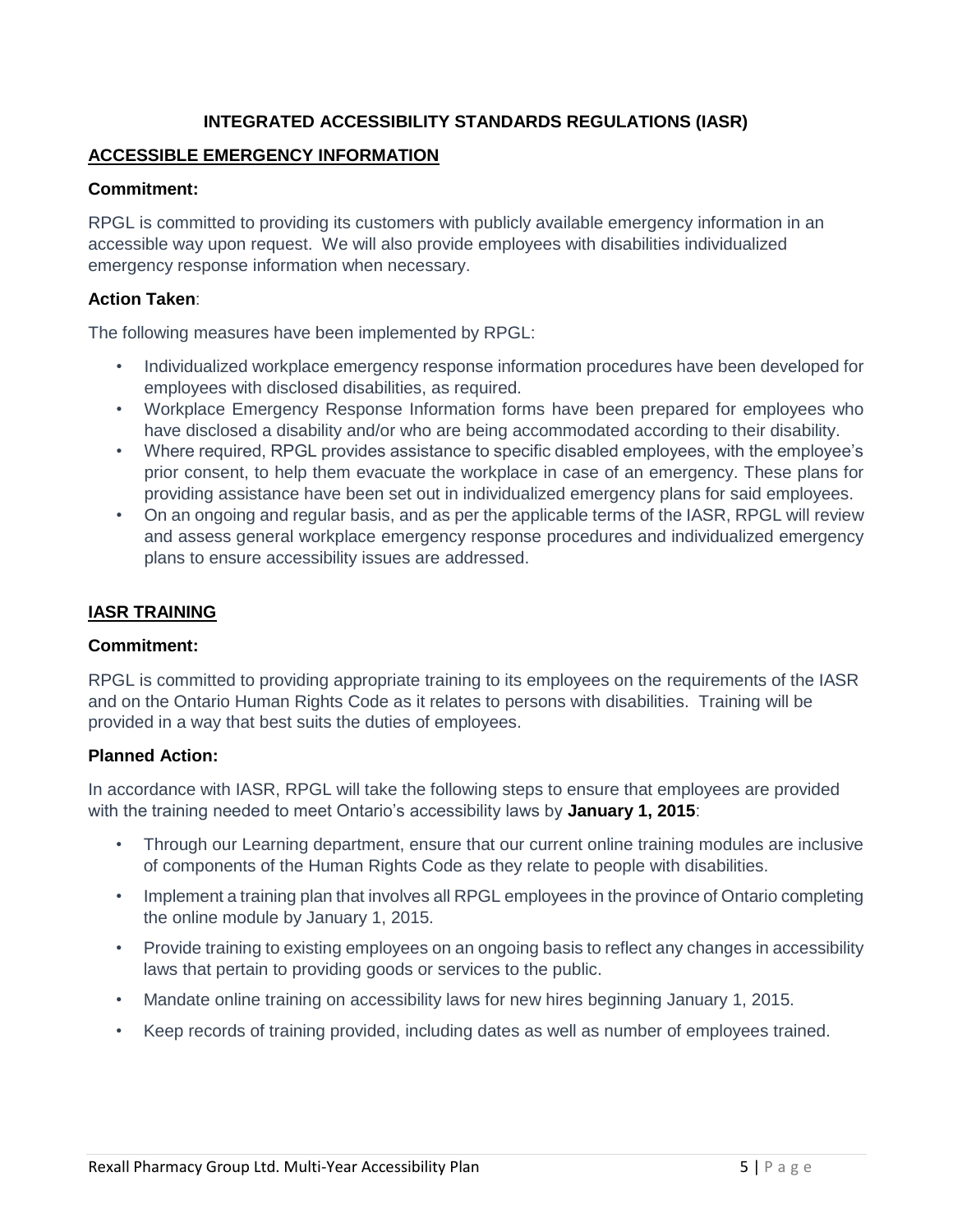## **IASR INFORMATION AND COMMUNICATION STANDARDS**

#### **Commitment:**

RPGL is committed to meeting the communication needs of people with disabilities. RPGL will incorporate new accessibility requirements under the Information and Communication Standard to ensure that its information and communication systems and platforms are accessible and are provided in accessible formats that meet the needs of persons with disabilities. RPGL will consult with people with disabilities to determine their information and communication needs

#### **Planned Action:**

#### *I. Feedback:*

RPGL will take the following steps to ensure existing feedback processes are accessible to people with disabilities upon request by January 1, 2015.

- Ensure that all of our customers are aware the various platforms by which RPGL accepts feedback such as:
	- In person at any of our store locations
	- By mail, addressed to our Customer Service Department at Rexall Pharmacy Group Ltd. 5965 Coopers Avenue Mississauga, ON L4Z 1R9
	- **Electronically via our 'contact us' link located at Rexall.ca**
	- Via telephone at 1-877-378-4100
- Ensure that our feedback process is aligned with IASR obligations.
- Ensure our Store Level Staff know to advise customers with disabilities to contact our Customer Service Department with any issues either via the web or telephone.
- Ensure that our Rexall.ca website contains publicly available content that outlines our commitment to AODA and how to best submit feedback.
- Ensure that our feedback process is made available upon request in a manner that accommodates the customer's specific disability.

#### *II. Accessible Formats and Communication Support*

RPGL will take the following steps to ensure all publicly available information is made accessible upon request by January 1, 2016.

- Provide all publicly available information in various formats to meet the individual needs of customers with disabilities such as: in print, in various font sizes and via our Rexall.ca web site, through our Customer Service Department, and via our employees by way of verbal communication.
- In addition to the above, RPGL is committed to welcome the feedback of such customers with disabilities in order to understand how best to meet their specific needs.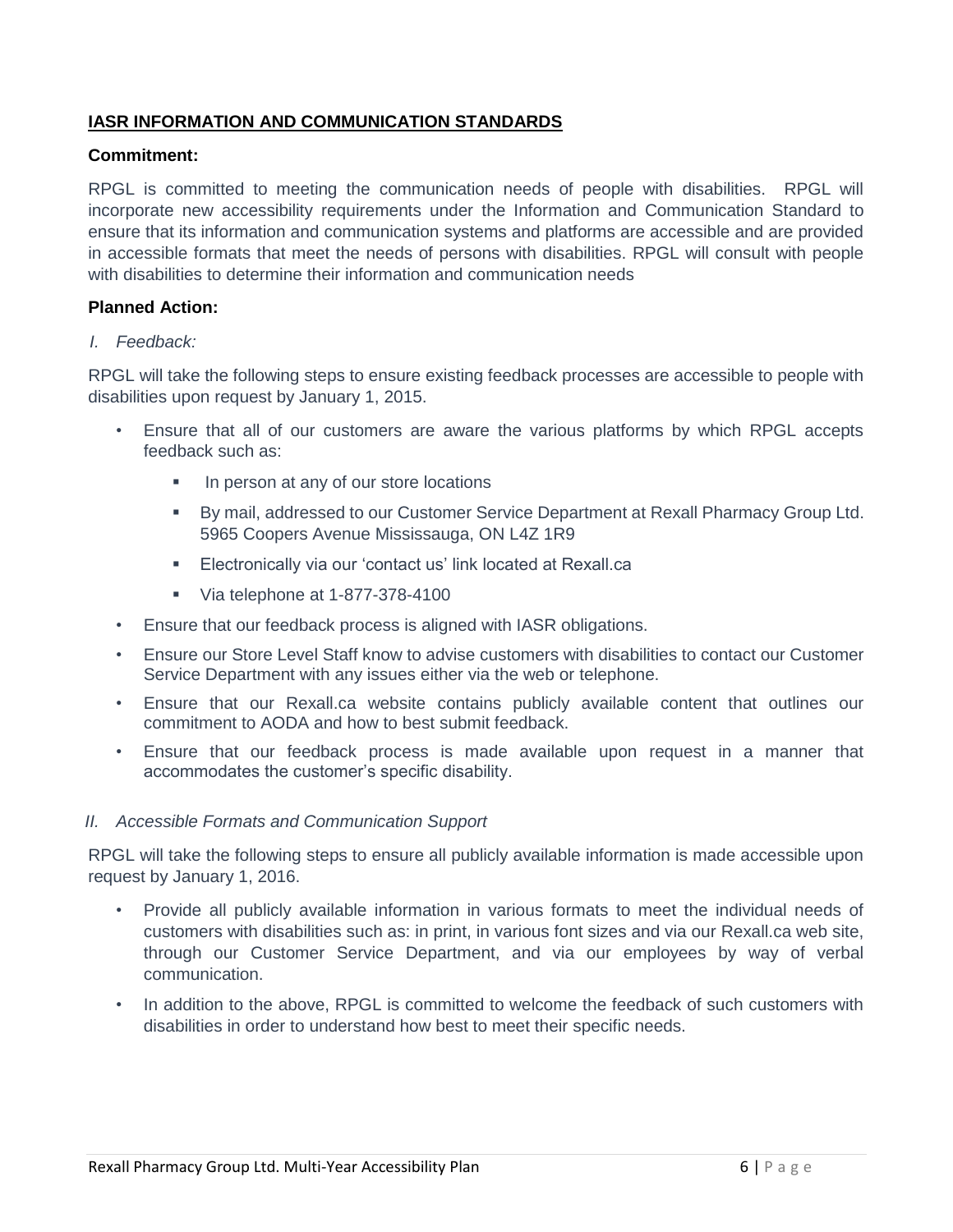#### *III. Accessible Websites and Web Content*

RPGL will take the following steps to make all new websites and content on those sites conform with WCAG 2.0, level A by January 1, 2014:

- Committing adequate resources to ensure that the Rexall.ca website, its content and all applications are level A compliant.
- Keep abreast of changes to industry standards when it comes to maintenance of website compliance and implement changes when feasible and necessary.

RPGL will take the following steps to make all websites and content conform with WCAG 2.0, level AA by January 1, 2021.

- In partnership with our IT department, create awareness of the obligation to comply with the standard and its impact on customer service.
- Committing adequate resources to ensure that the Rexall.ca website, its content and all applications are level AA compliant.

## **IASR EMPLOYMENT STANDARDS**

#### **Commitment:**

RPGL is committed to fair and accessible employment practices across all facets of employment. This includes providing accessibility across all stages of the recruitment cycle, ensuring that barriers in accommodation and return to work processes are eliminated and corporate policies surrounding accommodation and return to work are followed, where applicable. RPGL is also committed to taking into consideration, the accessibility needs and any accommodation plans of its employees for the purposes of performance management, career development and advancement, and redeployment.

#### **Planned Action:**

*I. Recruitment:* 

RPGL will take the following steps to notify the public and staff that, when requested, RPGL will accommodate people with disabilities during the recruitment and assessment process and when people are hired:

- Have available the documentation to notify candidates about our accommodation practices.
- Ensure that the recruiter or hiring manager consult with the candidate prior to a formal interview in order to determine any accommodation requirements.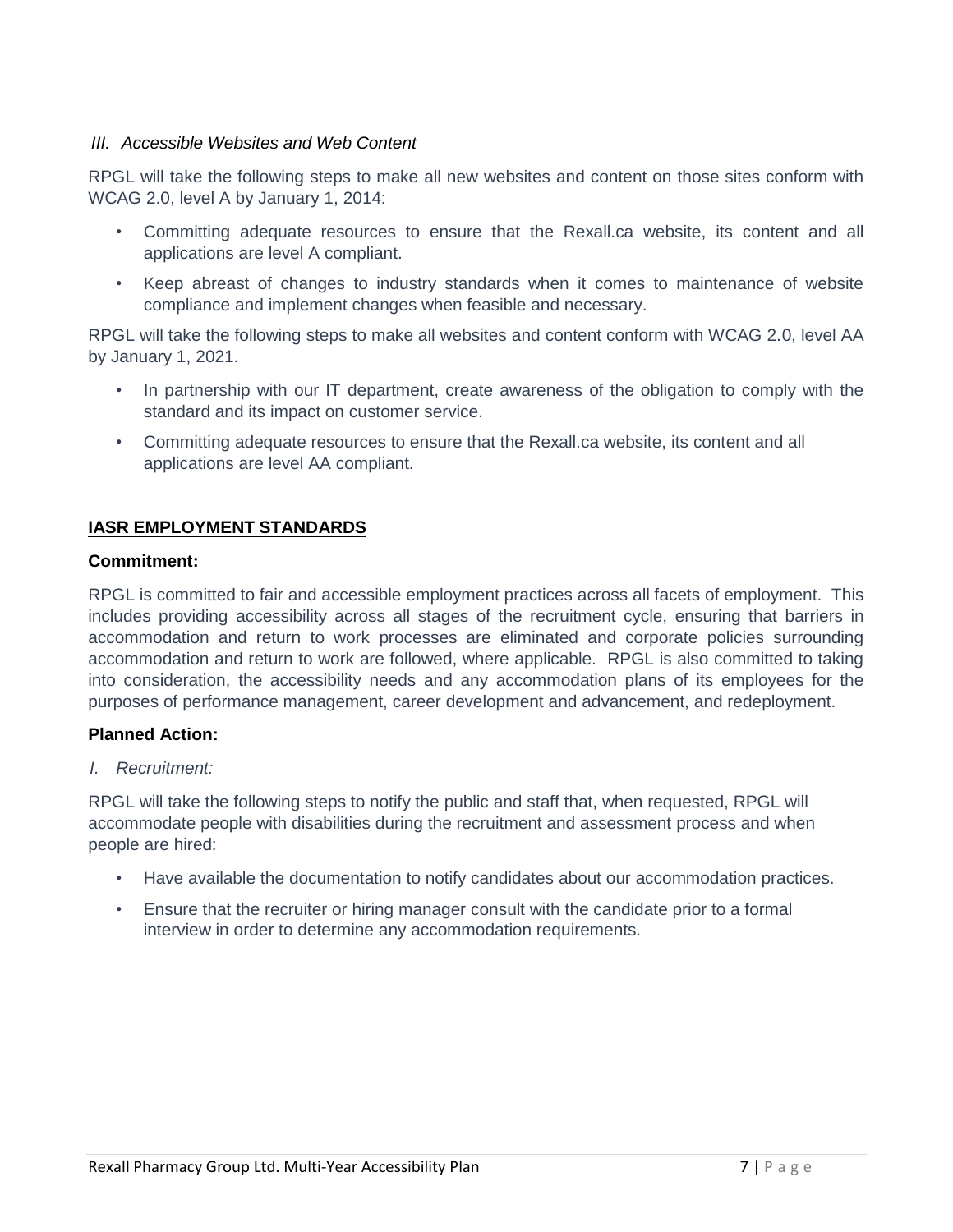## *II. Individualized Accommodation/Return to Work Plans*

RPGL has taken then following steps to develop and implement a process for developing individual accommodation plans and return-to-work policies for employees that have been absent due to a disability:

- Created an Attendance policy which outlines employee and company obligations as it pertains to absences (due to illness/disability or otherwise) from the workplace;
- Ensure steps are in place to protect the privacy of the employee's personal information.
- Ensure that all significant absences and requests for accommodation are referred to our third party ability management firm for adjudication and for developing, in conjunction with the employee's physician and his/her immediate supervisor, a return-to-work/accommodation plan that is suitable.
- Ensure that our staff are aware of our processes and procedures for ability management and that we offer modified duties to individuals who become ill and/or disabled, temporarily or otherwise.
- If individualized accommodation plans are established, ensure that they include individualized workplace emergency response information that is required.

#### *III. Performance Management, Career Development and Redeployment*

In accordance with the IASR, RPGL will:

- Review, assess and, as necessary, modify existing policies, procedures and practices to ensure compliance with the IASR.
- Take into account the accessibility needs of employees with disabilities and, as applicable, their individualized accommodation plans, when assessing performance, managing career development and advancement or when redeployment is required.
- Consider the accessibility needs to employees with disabilities when providing career development and advancement opportunities to its employees with disabilities.